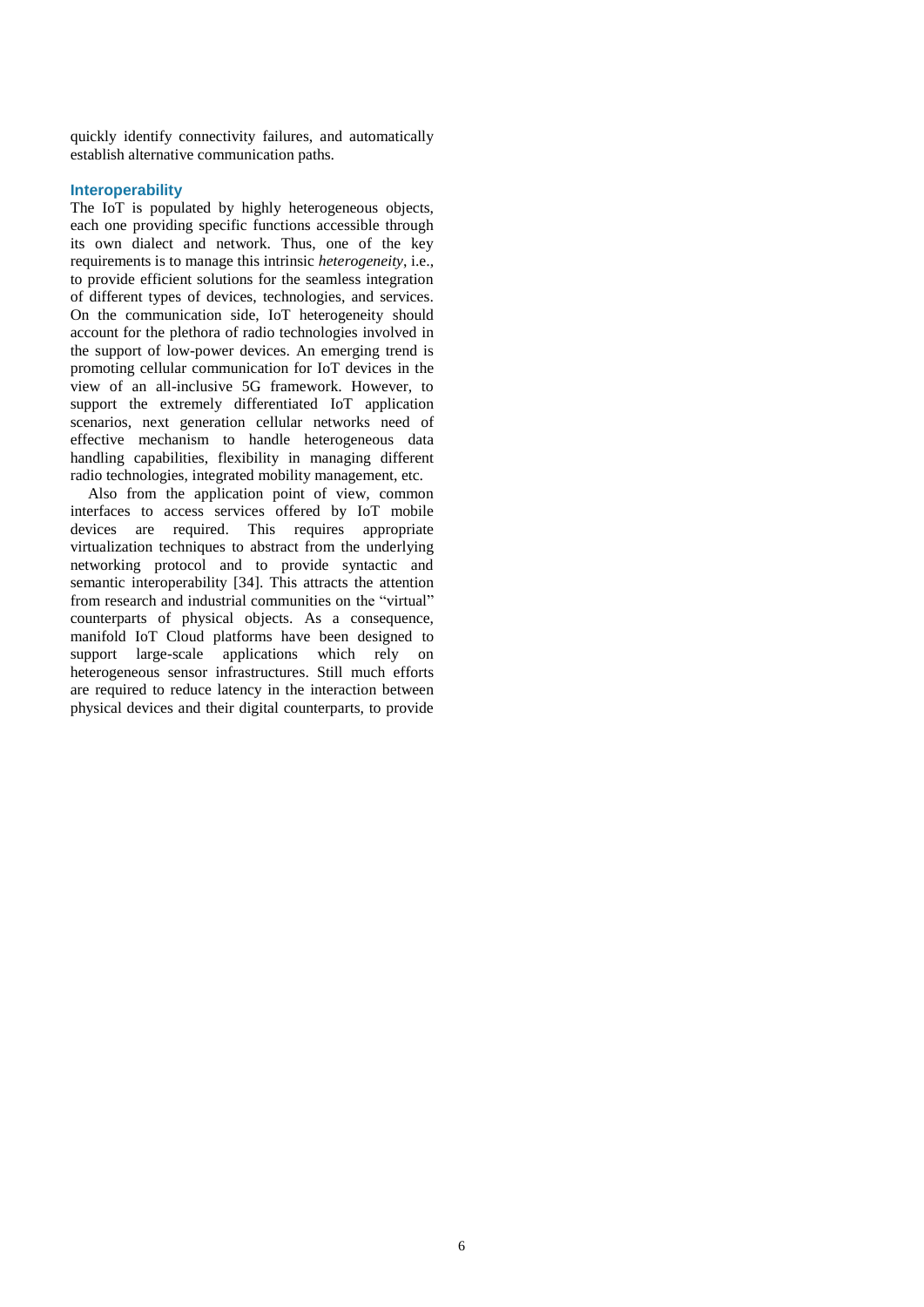multimedia contents. Low-power radio technologies are not well suited to support these types of traffic, whereas cellular networks provide better performance for multimedia flows. However, accounting for the additional traffic generated by multimedia things, 5G shall include novel efficient techniques to meet both machine and human requirements, e.g., by leveraging on edge content caching and proximity content distribution.

# **4. D2D Features as Enabling Factors for the future 5G Internet of Things**

This section will browse through the main features of D2D communications with the potential to meet the IoT requirements discussed in the previous Sections. In particular, we will discuss key research contributions and highlight what has been done so far and what still remain to do for allowing IoT to take advantage of 5G system features. Indeed, proximity communications enabled by D2D communications represent a fertile ground for use cases where devices detect their vicinity and subsequently trigger different services, such as social interactions and gaming, advertisements, local information exchange, etc. (Figure 3).



**Figure 3.** Application scenarios for D2D-enhanced IoT environments.

By means of D2D discovery and communication functions, for instance, a user can find other near users to share data (multimedia content, environmental sensing, traffic condition, etc.), play interactive games, and so on. In applications for public safety support and emergency handling, devices can provide at least local connectivity in case of damage to the network infrastructure. Similarly, D2D communications may contribute to solve problems in emerging wireless communication scenarios, such as vehicle-to-vehicle (V2V) communication in Intelligent Traffic Systems (ITS) for traffic control/safety applications, or indirect indoor localization.

### **High data rate/Low delay**

Short-range communications are typically characterized by higher throughput, lower delay and energy consumption when compared to long-range communications (clearly, this also depends on the D2D technology being adopted - see Table I in Section 2 - and on the scenario considered). The cited features are attractive for several application scenarios involving the support of *multimedia traffic over future IoT* systems. In particular, the authors of [40] consider base station controlled D2D communications to transmit cached video files in modern smartphones to other users through multiple D2D links over the same time/frequency resources within one cell. This leads to a huge increase in the spectral efficiency. Similarly, the higher data rate over D2D links is used for multimedia content dissemination in [41] [42], and for social-aware video multicasting in [43]. The possibility to cluster devices into groups connected through D2D links has also been widely investigated. Examples of applications exploiting D2D-based grouping are content sharing & dissemination (e.g., multicasting) [44] [45] [46] [47].

All the cited examples confirm that D2D can help, not only to meet the *group communication* requirements of multimedia IoT devices. It also allows to overcome typical *scalability* and *heterogeneity* issues of IoT*.* In fact, clustering the devices in a network may ease the handling of the expected large number of IoT devices with different capabilities and available communication technologies.

#### **Low energy consumption communication**

D2D communications guarantees a lower energy consumption [48] w.r.t. to classic transmission modalities, where devices communicate to the BS/AP. This feature makes D2D communications very attractive in the view of meeting the energy efficiency requirements of the IoT [49]. The lower energy consumption is a direct consequence of the lower transmission power necessary over short-range connections with neighboring devices. Furthermore, the channel quality achievable on shortrange links is better than that on long-range links [50]. This implies that the active time for the device in data transmission and reception can be severely reduced, with a consequent energy consumption reduction, highly valuable to typical IoT things.

The idea of adopting short-range links for energy consumption reduction is not novel per-se, as several contributions in the literature investigate on this aspect. A very recent survey of cooperative content delivery techniques based on multiple wireless interfaces available on mobile devices has been presented in [51]. In particular, wireless cooperative networking, guaranteeing performance enhancements to handheld devices, is a well investigated research field. More specifically, cooperative content sharing have been in focus thanks to its easy implementation by modern multi-interface mobile devices and the many applications that can derive from it. According to this paradigm, users share portions of data

AI European Alliance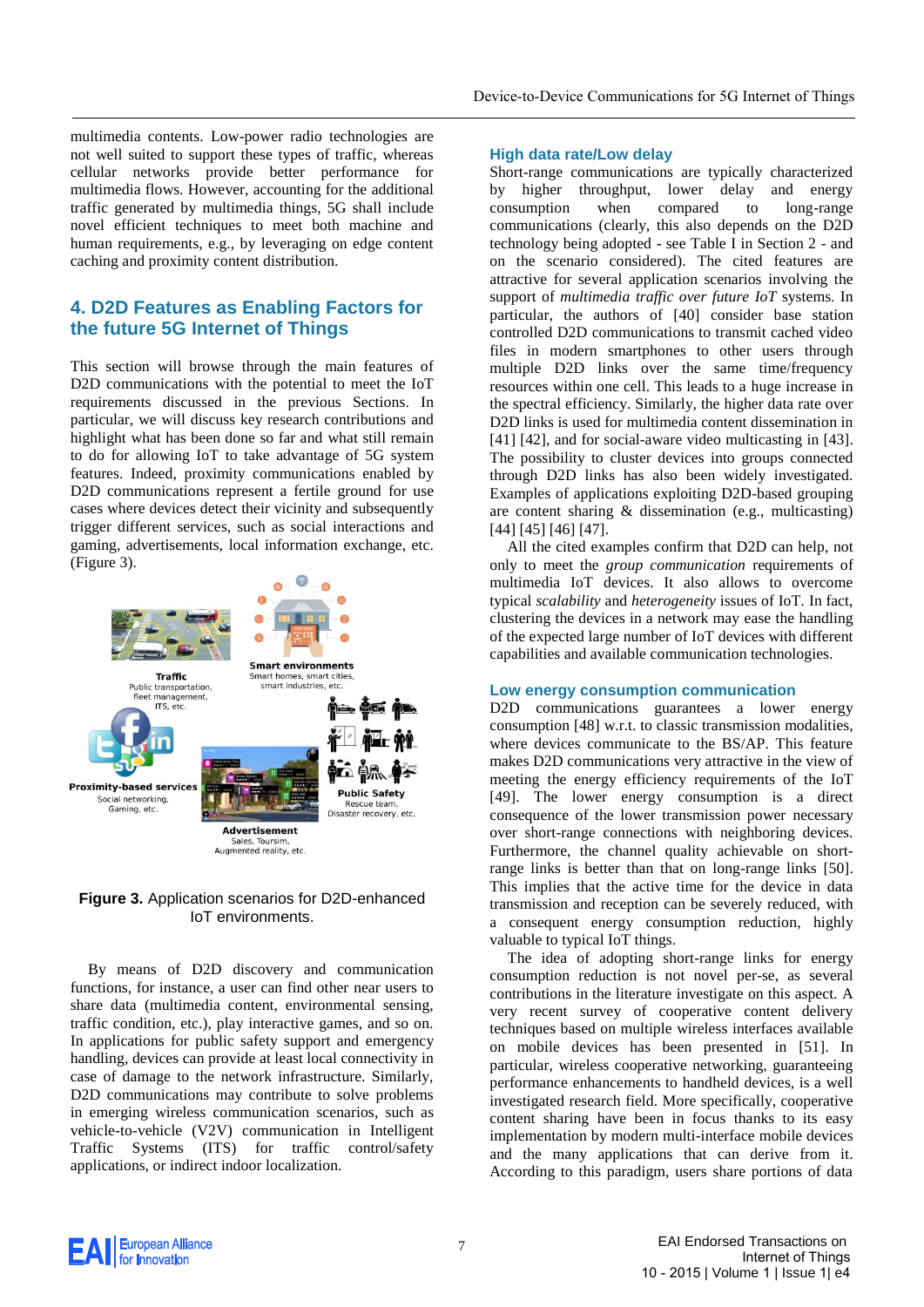of common interest downloaded over costly long-range cellular links while exchanging the downloaded portions over short-range radio links. Significant research activity has been conducted to design strategies that simultaneously exploit the multiple radio interfaces of modern wireless devices and maximize the gains. As an example, the beneficial effects of integrating cellular and Wi-Fi networks are shown in [52] and [53]. The rewards of cooperation in terms of energy consumption and transfer delay are demonstrated also for cellular-Bluetooth scenarios [54]. Several other contributions investigated on the energy savings introduced by the synergistic use of multiple wireless network interfaces either located within the same device, or associated to several devices. At the same time, the short-range communication capability of modern wireless devices over unlicensed frequencies fostered the proliferation of a significant number of decentralized, spontaneous, and ubiquitous user interactions for content exchange.

When specifically considering the IoT scenarios, further constraints influencing the energy efficiency requirements shall be considered because exchanged data may vary greatly in size down to very small amounts in several scenarios. However, experiences made over the past years may be used to exploit at the best the assessed energy savings potentialities in the field of D2D communications.

### **Aggregation**

In IoT environments, most of the interactions are expected to take place locally, i.e., between physically co-located devices [5]. Where needed, end-to-end interactions can be addressed by smart ways of *aggregation*, where small data from several objects (close to each other, either with similar traffic patterns or belonging to the same IoT application) are collected by a terminal, namely the aggregator, which then forwards the aggregated data to the final destination. In these cases, the D2D paradigm is natively appropriated to support aggregation of data from neighboring nodes. An example of D2D aggregation in 5G environment is depicted in Figure 4, which shows the differences and the introduced benefits compared to legacy uplink data transmission.

Aggregation of industrial IoT (M2M) traffic is considered in [55], where D2D links are exploited to mitigate the capacity limitations of traditional large-scale transmissions (i.e., limited radio resources shared among a large set of users). Aiming at properly managing the D2D transmissions by a potentially large group of devices, the work defines a D2D-based access procedure: devices contend for access through an access reservation mechanism that allocates the slots of time for data transmission toward the aggregator. Following the packet aggregation over D2D links, the aggregator adds its own data and performs a transmission to the BS by adapting to the channel conditions the power, the transmission rate, and the actual amount of data to send.



**Figure 4.** Differences between: (a) legacy uplink, and (b) D2D-enhanced aggregation transmissions.

Moreover, novel solutions are needed to enable the efficient use of radio resources to convey small data packets in cellular environment (i.e., LTE/LTE-A), which are designed for supporting high data rates and big data sizes. As shown in [56], it is possible to improve the *communication* and the *energy efficiency* for small data transmission by using more robust Modulation and Coding Schemes (MCS) in the uplink, thus reducing data rate and lowering the transmission power. This simple approach guarantees better energy efficiency w.r.t. classic cellular-mode uplink transmissions. Building on this concept and on the possibility to aggregate data, D2D communication techniques may introduce further power savings. As proposed in [57], by smartly adapting the MCS of the aggregator node, radio resource utilization could be maximized depending on the total amount of data to send upon aggregation. If properly designed, this approach will allow low power transmissions both in intra-cluster communications over IoT D2D links, and in the uplink transmissions from the aggregator; thus reducing the overall energy consumption of the IoT devices.

The benefits introduced by D2D-based aggregation solutions motivate further work on this field. Possible trends are the definition of multi-criteria algorithms tailored to properly select the most suitable IoT device to act as aggregator. Further benefits are also expected by the design of enhanced D2D procedures aiming at boosting the performance (e.g., reducing the latency and the energy consumption) during the phase of data collection.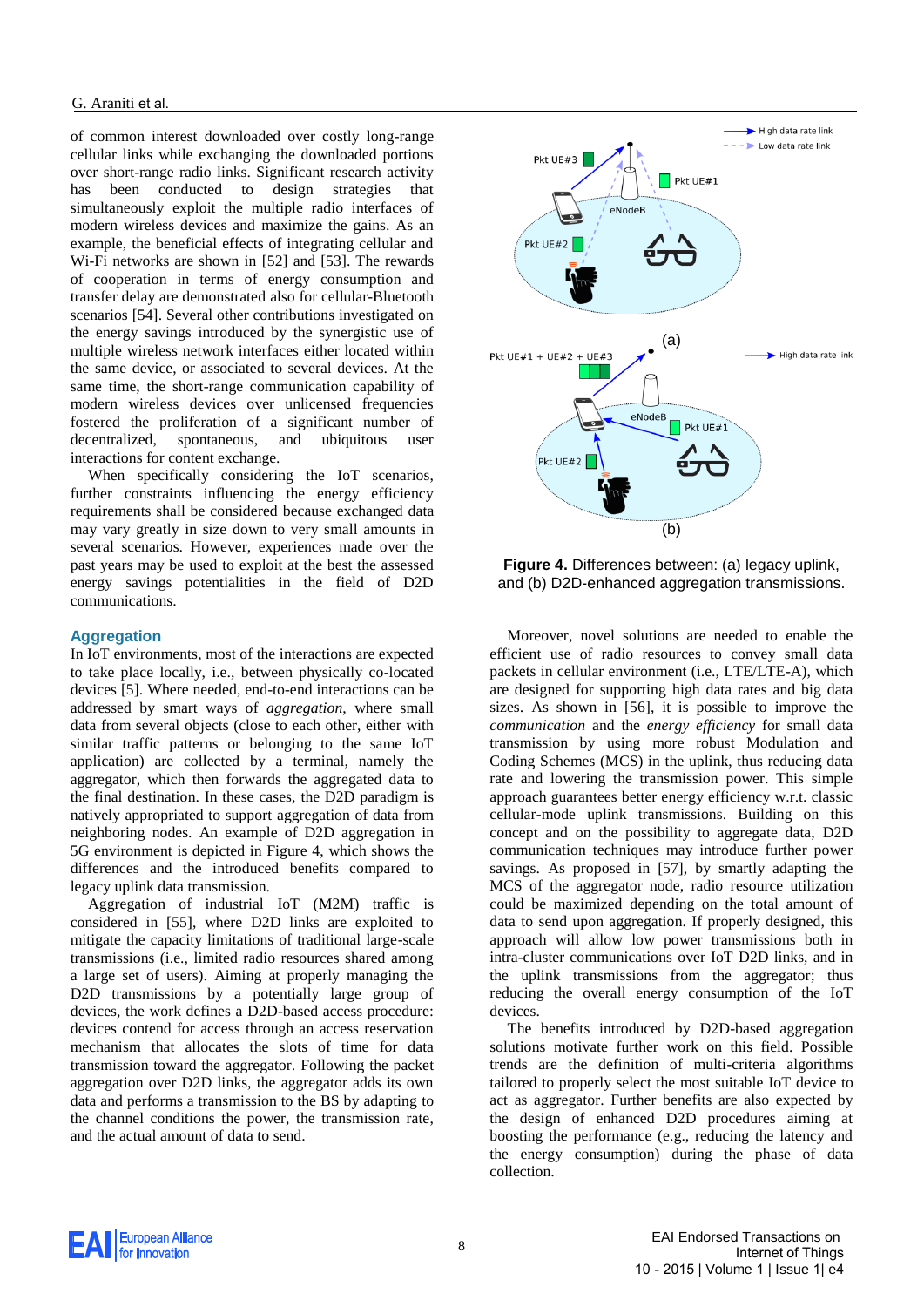## **Coverage extension**

The possibility to exploit local D2D communications among devices supports coverage extension that may allow to reach nodes otherwise out of coverage of a cellular communication [58]. The idea of enabling D2D communications as a means for performing relaying in cellular networks was already addressed in ad hoc networks, e.g. in [59]. Nevertheless, the concept of allowing local D2D communications to (re)use cellular spectrum resources simultaneously with ongoing cellular traffic is relatively new [60] and coverage extension may be enhanced by relay-assisted multi-hop communications [61] [62]. In particular, network assisted two-hop D2D communications enhances the coverage and the energy efficiency of cellular networks and can be useful in providing national security and public safety services [63] [64] [65]. In a recent paper also multi-cell cellular systems have been modeled where UEs assist cell-edge users for relaying, and different approaches (amplify-andforward and decode and-forward with either digital or analogue network coding) are compared to optimize the system performance [66]. Although the focus so far has been mainly on downlink services; uplink direction scenarios are of undoubted interest as witnessed by recent publications, such as [67], where relaying by smartphones is proposed to send out emergency messages from disconnected areas.

The mentioned researches are an undoubted good starting point to conceive and design mechanisms able to meet the *scalability* and *resiliency* requirements typical of IoT in future 5G scenarios. The simultaneous presence of highly mobile and stationary devices in the IoT may be particularly challenging. Mobile devices may get disconnected from the network as they move, which may lead to intermittent connectivity, thus causing unpredictable network topology changes that may benefit from D2D assistance from devices, as proposed for instance in [68].

## **Multicast/Group communication**

Researchers are currently active in the definition of multicast communications over D2D links in a similar way as it is known for classic cellular downlink transmissions. In particular, for D2D-based communications, direct multicast transmissions where the same packets from a UE are sent to multiple receivers are important in scenarios such as *Local file transfer/video streaming* (e.g., advertising messages)*, Device discovery, Cluster head selection/coordination* (e.g., reaching out of coverage devices)*, Group/broadcast communications*  (e.g., for safety networks) [69]. Multicast transmission will support the deployment of IoT ecosystems and help in overcoming issues of *scalability*, *energy efficiency*, and efficient support of IoT *group communications*.

To efficiently support user diversity and serving more (or all) receivers in each multicast cluster, either retransmissions are required or more robust modulation and coding schemes should be used. Moreover, having a UE instead of the BS performing multicast, introduces

additional challenges due to limited capabilities of the UE. This issue is partially alleviated in cellular environments, where the UEs are assisted by the BS. Solutions for network-assisted multicast D2D communications have been proposed in research papers like [70] [71] and patenting activities [72]. These have paved the way to the future required activities specifically targeted to design similar methods performing well in IoT environments.

## **D2D for Multi-RAT Heterogeneous Networks**

Future IoT environments will foresee the presence of wireless networked devices employing multiple radio access technologies (RAT) to perform device-to infrastructure and device-to-device communications; this will lead to heterogeneous multi-radio architectures. In this regard, a key aspect to investigate is how to deliver uniform connectivity and service experience in future 5G technologies. As an example, [73] investigate on the way a distributed unlicensed-band network (e.g., WiFi) takes advantage of the centralized control function residing in the cellular network (e.g., 3GPP LTE). In such an heterogeneous scenario, D2D communications may contribute to the proper management of devices. For instance, in [74] D2D communications allow to improve the performance of a converged network. In particular, a resource allocation scheme is proposed to perform mode selection and allocate resources in the involved networks, i.e., LTE-A cellular network and IEEE 802.11n WLANs.

A further example, more closely related to the IoT environment, is presented in [75], where the authors explore the opportunity of supporting low-rate low-power IoT traffic through D2D links with human-related devices (i.e., smartphones). In the proposed scheme, a multiple access channel for IoT devices is created by relying on underlying D2D transmissions from IoT terminals to a smartphone, which acts as a gateway for the IoT nodes. The key observation is that the low rate and the low power of the IoT traffic may allow the *gateway* to successfully decode the downlink transmissions from the BS to other devices, cancel them, and then attempt to decode the signal sent by IoT terminals via D2D links. In this scenario, heterogeneity is granted by the BS, which being aware about the presence of D2D links, can therefore adjust the power/rate of its transmissions to improve the IoT traffic reliability and to guarantee the simultaneous transmission of heterogeneous IoT/non-IoT traffic.

The IoT ecosystem can benefit from the use of D2D also in scenarios with multi-interface devices. In this case, the availability of different access technologies introduces the opportunity of properly selecting the best connection link. An example in [57] considers the pros and cons of D2D via LTE-Direct and WiFi-Direct by assuming different application requirements and network load conditions. This study outlines that LTE-Direct D2D technology is able to provide the most energy-efficient communication scheme when the number of user is relatively high (i.e., better scalability). However, WiFi-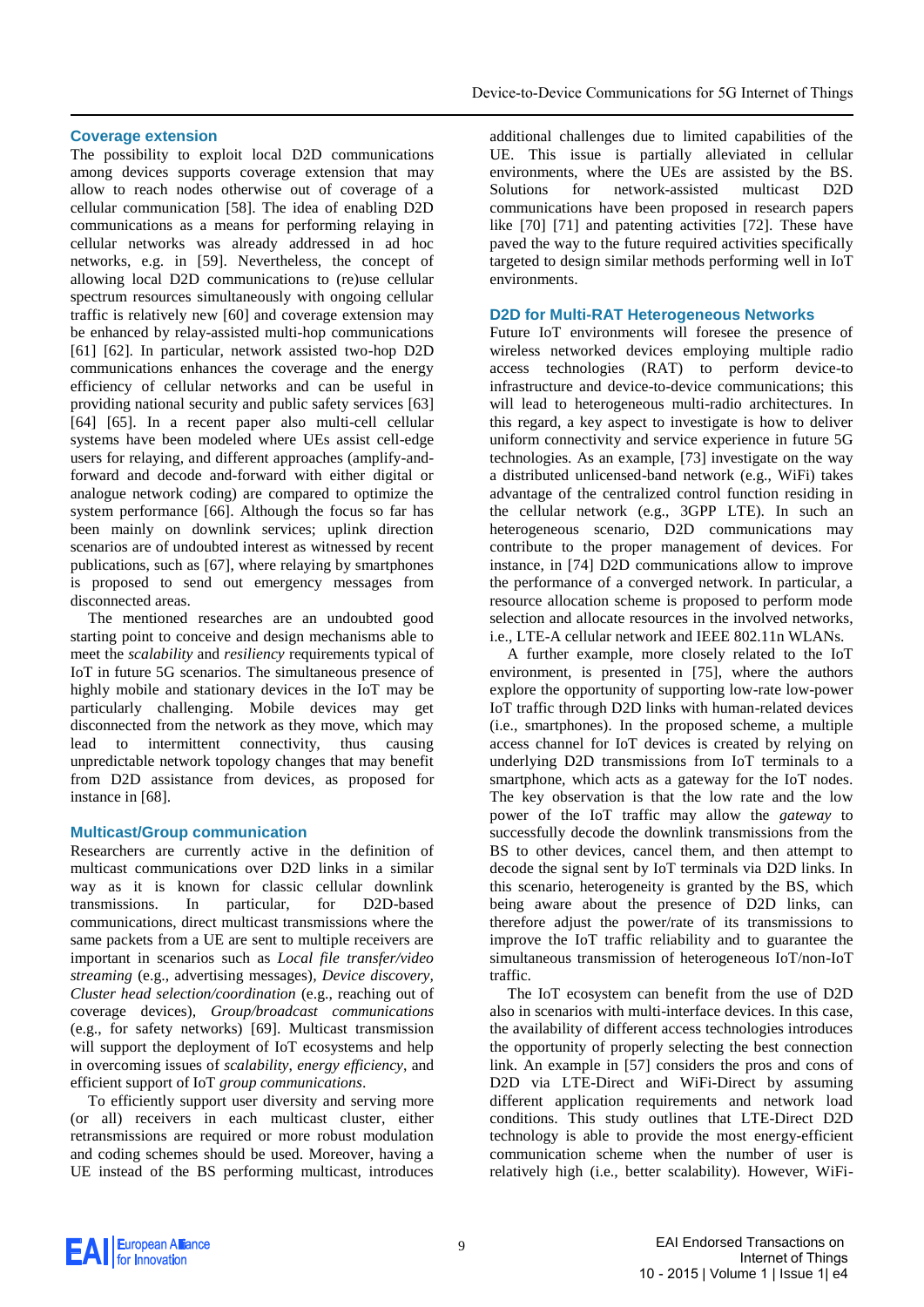#### G. Araniti et al.

Direct outperforms LTE-Direct in terms of energy efficiency in case of small amount of data. The results shown in [57] motivate the definition of algorithms that, according to IoT traffic patterns (e.g., packet size), network conditions (e.g., device load) and device capabilities (e.g., level of residual battery charge), properly select the most suitable D2D technology to guarantee traffic/network optimization in heterogeneous IoT scenarios.

### **Higher cellular system capacity**

The use of D2D communications has an overall positive impact also on the system capacity in cellular environments. The motivations behind this are mainly related to two factors: *data offloading* and *reuse gain*. Several studies in the literature investigated the positive impact of mobile data offloading [76] [77], that reduces the amount of data being carried over the cellular bands and, consequently, frees bandwidth for other users. However, the possibility to adopt underlay frequencies allows for data offloading solutions also on cellular radio resources [78] [60]. As for the *reuse gain*, the capacity of cellular networks is known to be strongly limited by interference at the receiver from communications ongoing on the same frequencies. Advanced methods for management of the interference between local D2D communications and with the BS (e.g., [58]), resource allocation in the cell (e.g., [79]) and mode selection techniques (e.g., [50]), have fostered frequency reuse techniques that tremendously increase the spectral efficiency and consequently the network capacity. Considering the future IoT applications, higher capacity systems will play in favor of *scalable* environments able to support also high capacity demanding *multimedia services* in densely deployed IoT scenarios.

## **Concluding remarks**

To summarize the analysis reported in this Section, in Figure 5 the mapping between IoT requirements and features of D2D communication for 5G is reported. A visual idea is reported on the contribution that D2D communications can give to meet the expected requirements of IoT in 5G systems.



**Figure 5.** Target benefits for 5G IoT vs. D2Denhanced 5G IoT.

# **5. Rethinking D2D for IoT in 5G Systems: Towards a Device-oriented Anything-asa-Service Ecosystem**

In the last years, the capabilities of mobile devices are constantly improving in terms of computation, storage, and networking capabilities. This has recently pushed research towards innovative networking paradigms that exploit the potentialities of the single devices. Among these, *local edge-clouds* [80] are proposed as a means to cooperatively share computing, storage and network capabilities among devices in close proximity. In this view, D2D communications may play a fundamental role to enable efficient exchange of data and services among mobile devices without necessarily relying on a cellular network. Besides, smart devices can provide virtualization of IoT objects. This would allow to include also resource constrained wearable sensors and their relevant functionalities in the local mobile clouds [81]. Nonetheless, infrastructure-less mobile cloud computing solutions present various obstacles towards an effective deployment, such as complex distributed management, weak authentication, and others. The network provider is expected to still play a key role by offering appropriate orchestration functionalities in a new networking landscape where the border between infrastructure and devices becomes even more blurred. Related to this, the METIS project has proposed a new concept of radio access network, the so-called RAN 2.0, where end-user devices can be in charge of network infrastructure nodes to provide *seamless connectivity* [82]. However, supporting ubiquitous networking only represents the first step towards a complete integration of the IoT into nextgeneration cellular systems.

By leveraging on virtualization, telco providers can indeed integrate heterogeneous systems into a unified service environment, which facilitates the development and execution of highly integrated and distributed IoT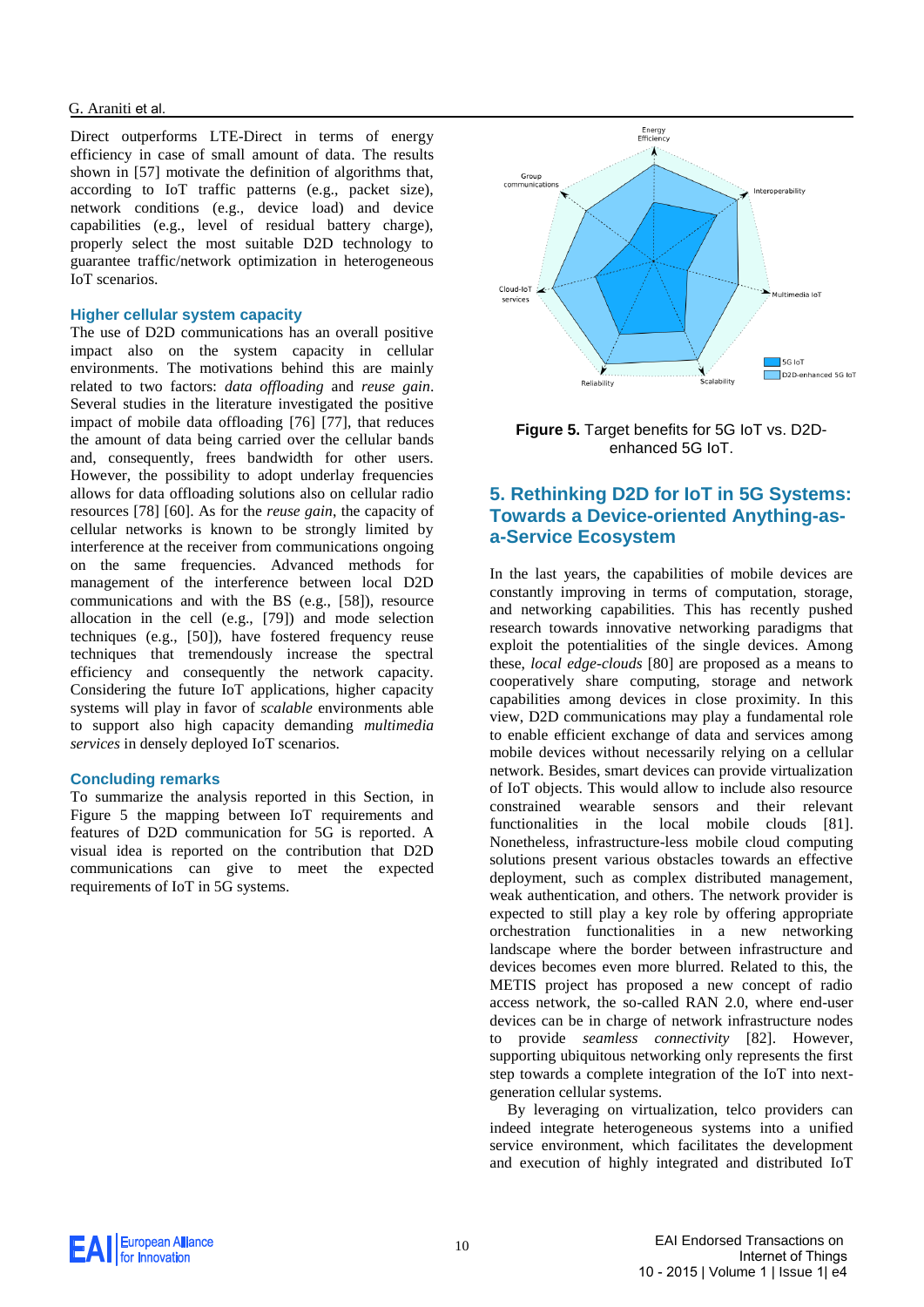applications. According to this vision, 5G should not be considered as a straightforward evolution of the current 4G network, but as a novel framework to enable the socalled *"Anything-as-a-Service"* paradigm [83], where also end-user devices can be directly exploited to provide "any type of service". This solution allows to go beyond the concepts of Cloudlet and Fog architectures. Telco providers *(i)*, on the one hand, are relieved of the financial costs related to the deployment of a large number of micro data centers (e.g., femtoclouds [84]) located very close to the customers, and, *(ii)* on the other hand, are evolving into ubiquitous service providers, by maintaining control, authentication and coordination functions, whereas delegating task execution to end-user devices. According to their capabilities, IoT objects will offer manifold services, ranging from computation to storage, from sensing and actuation to networking where D2D communication will be the core technology to provide the requested flexible interactions among end-user devices.

To enable the envisaged framework, great efforts are required in the next future to enhance the current networkoriented 3GPP ProSe by integrating functionalities for application service delivery. In this direction, softwarization and virtualization may come in handy to realize the view where devices, by acting as small-cells, become "active" units of 3GPP networks. In particular, ProSe discovery could be enriched to provide registration of both services offered by devices, and application requests of end-users, which will operate as *prosumers* of data and services. Furthermore, this novel paradigm opens up several research areas which will be detailed below and that should be in focus for future activities.

## **Joint service-network optimization**

Also for delay-constrained IoT applications (e.g., industry-chain management), one of the key challenges is to guarantee the desired Quality of Service (QoS). Dynamic resource allocation schemes shall be designed to jointly consider service deployment and network status to the purpose of achieving adequate levels of user experience. Emerging paradigms, such as SDN (Software Defined Networking) and NFV (Network Function Virtualization), are considered as key enablers of 5G system to introduce flexibility in network and service functionalities. These support D2D communications as recently shown in [85], [86], [87]. However, the process of integration is still in its infancy. The evolution of D2D communications in 5G systems moves away from the current view of providing just bit pipes. In the forthcoming 5G systems, ProSe are expected to offer ondemand advanced services, such as protocol conversion, in-network processing, semantic data transformation, thus guaranteeing high degree of network and application interoperability.

## **Efficient IoT service proximity discovery**

Efficient procedures to minimize the cost of peer discovery in terms of energy and traffic exchange are highly recommended for battery-enabled IoT devices.

When accounting for their sensing, actuation, and data processing capabilities, appropriate abstraction layers shall be implemented to provide common understanding between interacting devices. The establishment of D2D communications should also guarantee the most suitable matching between user requests and available device capabilities, while considering wireless channel conditions and network load. Besides, to improve resource reusability in IoT scenarios [88], traffic routes could be properly selected for sharing common service links among multi-hop D2D paths. Another approach to enhance the IoT navigability is proposed in [89] where, based on social networking concepts integrated into the IoT, links are selected to exploit overall network navigability.

### **Incentives for user participation**

Classic cellular-based transmissions require a user subscription to the wireless network provider, whereas D2D communications are typically based on spontaneous cooperation between end-users where either reciprocal benefits are obtained or support is offered as a form of altruism. In this latter case, when users are actually rational in the sense that they pursue their own payoff, novel incentive mechanisms are a basic requirement for realistic implementations of any D2D-based solution. As an example, rational users may be willing to provide their personal device resources only if sufficiently rewarded for the additional power consumption this may require. These incentives may come in different forms according to the considered scenarios and the devices/users being involved. For instance, besides the intrinsic networking benefits introduced by D2D (e.g., energy savings, lower delay, higher capacity), also economic incentives and social-based incentives may be considered [90]. In the futuristic vision where users' devices expose further capabilities, such as computation, storage, and sensing, in the *Anything-as-a-Service* paradigm, the above discussed challenge becomes even more arduous and critical for a successful implementation. Thus, network and service providers, as well as application developers, should design well-defined incentive schemes to stimulate user cooperation [91].

### **Service provisioning with multiple operators and networks**

The support of D2D and proximity services may require new complex modalities of interaction between different network and service providers. Users with subscriptions to different cellular operators should be allowed to reciprocally authenticate and cooperate. Furthermore, in absence of services provided by other intra-operator subscribers, a user can receive the requested services from subscribers of different operators, similarly to the case of roaming for network connectivity. Further challenges are linked to the extremely heterogeneous IoT ecosystem, composed of a large set of different scenarios, such as those where D2D and non-D2D devices coexist in the same coverage area. A further issue, pushed by the

**EAI** European Alliance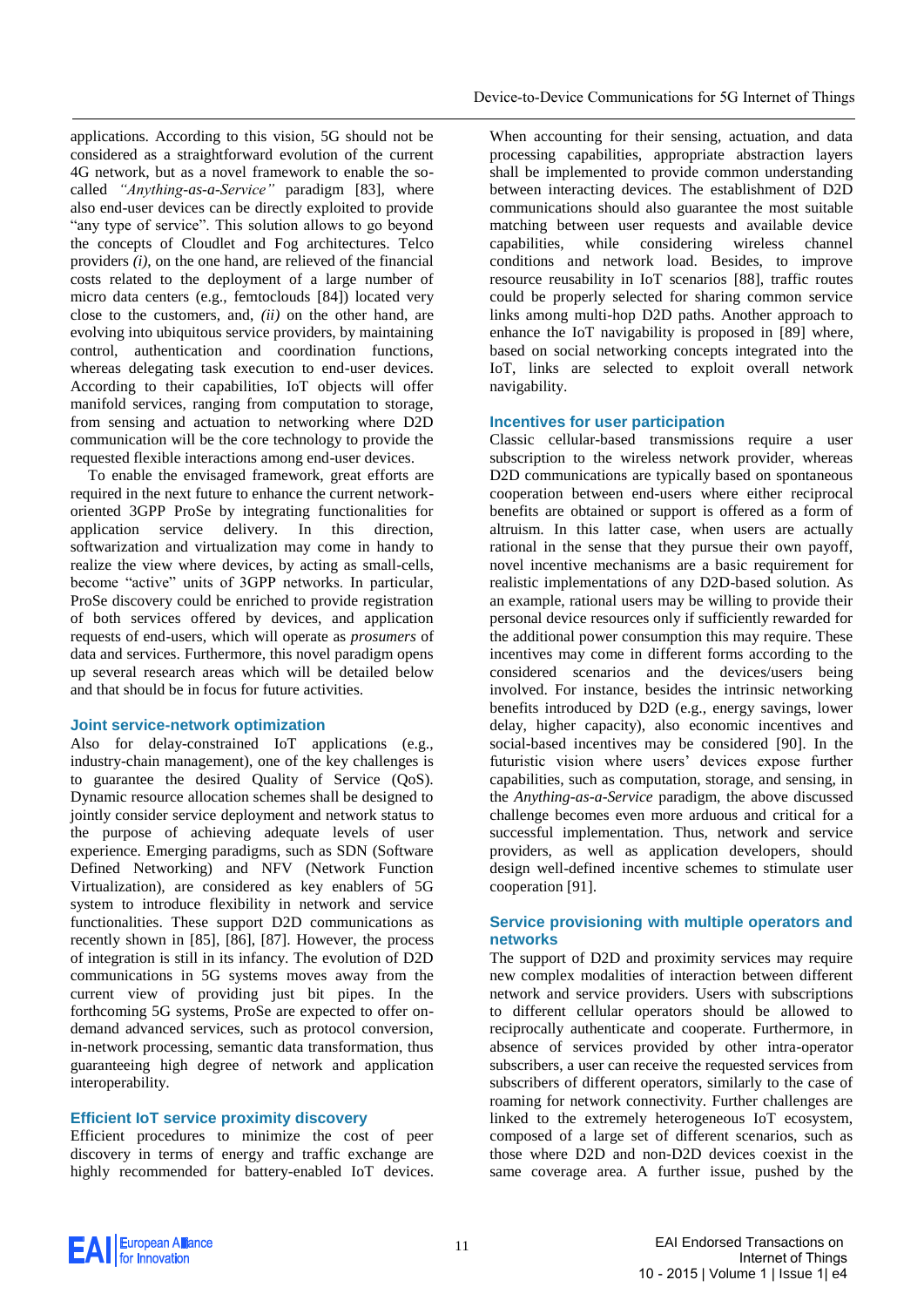heterogeneity in the requirements of IoT over 5G systems, is the dependence on cellular networks. This introduces additional challenges to integrate devices such as RFID tags and sensors that are part of the IoT. This is of high relevance in the IoT vision, where devices differ as a result of their diverse functionality and offered service and have the ability to interconnect and communicate anytime in a collaborative manner with any other device. Moreover, D2D communications within the IoT ecosystem involves devices that belong to network domains with different characteristics.

To give an answer to the mentioned challenges, some architectural solutions that can be envisaged are: *(i)* relying on a centralized third-entity node, e.g., a broker, which mediates cooperation among multiple operators and networks; *(ii)* promoting direct interactions between the interested operators in a distributed way; and *(iii)* defining inter-operator control information exchange via the device, which shall be temporary registered to the foreign operator as long as the user needs the service.

### **Mobility support**

D2D-based interaction is unpredictable by nature because the chances that the users meet each other and, as a consequence, establish a D2D connection are strongly influenced by their mobility patterns. This results in highly opportunistic contacts due to potential *mobility* of all involved user devices. Therefore, on the way to integrate the native support of D2D communication into the 5G system architecture, the effects of user mobility have to be thoroughly characterized as they may have a profound impact on the resulting system performance. Mobility-related parameters determine the individual D2D link performance (length, duration, throughput, etc.) and the overall D2D system performance. The resulting performance depend also on other factors, including the type of application running on top of the D2D links. Although supporting communication in dynamic scenarios is essential for seamless service provisioning, still a few works in the literature address the issues of mobile D2D communications. As an example, the impact of mobility and network assistance (i.e. allowing the network to relay the multicast signals) has been studied in [69] where solutions on how to optimize multicasting by choosing the optimal multicast rate and the optimal number of retransmission times are proposed. Noteworthy, in heterogeneous IoT scenarios, a service orchestrator can more efficiently distribute tasks among devices accounting for both the required time of task processing and estimated contact time interval between users, based on their mobility prediction [92] as the effects of mobility may be very different for alternative user movement patterns.

#### **Privacy and security issues**

Another key issue, which could lag the large-scale adoption of D2D communications for proximity-based services, is the risk for privacy and security attacks. These aspects are also of utmost importance for IoT applications, e.g., in scenarios where wearable devices interact with external entities to transfer personal health information. Similarly, in industrial automation systems, which rely on remote actuation control to trigger real-time operations, this is of high interest. As also discussed in [93], multi-hop D2D communication introduce potential security risks when not trusted relays are used to forward/aggregate data from multiple devices. Thus, novel reputation-based mechanism shall be included to identify and avoid malicious users. A viable solution may be to exploit social network relationships among users and device themselves [94] to provide a trustworthy D2D system [95].

# **6. Conclusions**

In this paper, the potentialities of D2D communications for the Internet of Things are investigated. A broad overview of ongoing research and standardization activities for D2D communications technology in future generation systems is given. Particular attention has been devoted to possible use cases and benefits this technology may introduce to meet the manifold key requirements and open issues in the IoT. Finally, a look into the novel and futuristic visions of the IoT is reported. This highlighted the manifold challenges ahead of us and research directions that need further investigation to realize the full convergence of IoT in next-to-come 5G systems, where a device-oriented Anything-as-a-Service ecosystem is expected to be the reality.

## **References**

- [1] L. Atzori, A. Iera and G. Morabito, "The internet of things: A survey," *Computer networks,* pp. vol. 54, no. 15, pp. 2787–2805, 2010.
- [2] Ericsson, "More than 50 Billion Connected Devices," 2011.
- [3] S. Andreev, O. Galinina, A. Pyattaev, M. Gerasimenko, T. Tirronen, J. Torsner, J. Sachs, M. Dohler and Y. Koucheryavy, "Understanding the IoT connectivity landscape: a contemporary M2M radio technology roadmap," *IEEE Communications Magazine,* 2015.
- [4] N. Mitton, S. Papavassiliou, A. Puliafito and K. S. Trivedi, "Combining Cloud and sensors in a smart city environment," *EURASIP journal on Wireless Communications and Networking,* 2012.
- [5] M. Zorzi and e. al., "From today's intranet of things to a future internet of things: a wireless-and mobility-related view," *IEEE Wireless Communications,* 2010.
- [6] "3GPP TS 22.368, "Service Requirements for Machine-Type Communications (MTC)," V13.1.0,," Dec. 2014.
- [7] A. Gupta and R. K. Jha, "A Survey of 5G Network: Architecture and Emerging Technologies," *IEEE Access,*  2015.
- [8] D. Soldani and A. Manzalini, "Horizon 2020 and Beyond: On the 5G Operating System for a True Digital Society,"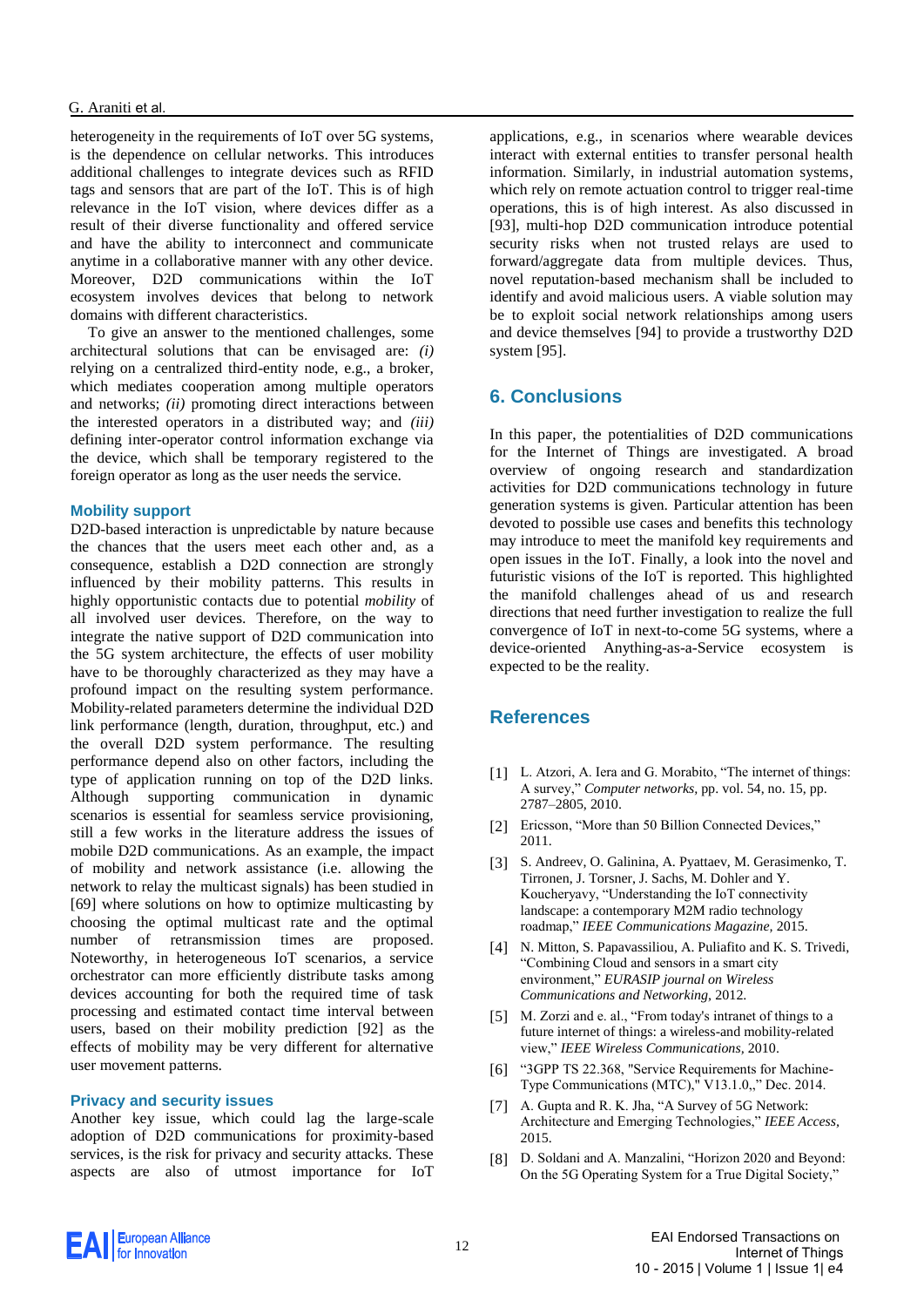*IEEE Vehicular Technology Magazine,* 2015.

- [9] F. Boccardi, R. W. Heath, A. Lozano, T. L. Marzetta and P. Popovski, "Five disruptive technology directions for 5G," *IEEE Communication Magazine,* 2014.
- [10] GSMA, "Remote SIM Provisioning for Machine to Machine," [Online]. Available: http://www.gsma.com/connectedliving/embedded-sim/.
- [11] O. Bello and S. Zeadally, "Intelligent Device-to-Device Communication in the Internet of Things," *IEEE Systems Journal,* 2014.
- [12] B. Zhou, H. Hu, S. Huang and H. Chen, "Intra-cluster device-to-device relay algorithm with optimal resource utilization," *IEEE Transactions on Vehicular Technology,*  2013.
- [13] "EU Project METIS," [Online]. Available: https://www.metis2020.com.
- [14] "The 5G Infrastructure Public Private Partnership (5GPPP)," [Online]. Available: https://5g-ppp.eu.
- [15] "NetWorld2020," [Online]. Available: http://networld2020.eu..
- [16] M. Tehrani, M. Uysal and H. Yanikomeroglu, "Device-todevice communication in 5G cellular networks: challenges, solutions, and future directions," *IEEE Communications Magazine,* 2014.
- [17] A. Asadi, W. Qing and V. Mancuso, "A Survey on Deviceto-Device Communication in Cellular Networks," *IEEE Communications Surveys & Tutorials,* 2014.
- [18] C.-H. Yu, K. Doppler, C. Ribeiro and O. Tirkkonen, "Performance impact of fading interference to device-todevice communication underlaying cellular networks," in *IEEE PIMRC*, 2009.
- [19] A. Asadi and V. Mancuso, "Energy efficient opportunistic uplink packet forwarding in hybrid wireless networks," in *Proceedings of the fourth international conference on Future energy systems*, 2013.
- [20] A. Asadi and V. Mancuso, "On the compound impact of opportunistic scheduling and D2D communications in cellular networks," in *Proceedings of the 16th ACM international conference on Modeling, analysis & simulation of wireless and mobile systems (MSWiM '13)*, 2013.
- [21] WiFi-Alliance, "P2P Technical Group, Wi-Fi Peer-to-Peer (P2P) Technical Specification v1.0," 2009.
- [22] D. Camps-Mur, A. Garcia-Saavedra and P. Serrano, "Device-to-device communications with Wi-Fi Direct: overview and experimentation," *IEEE Wireless Communications,* 2013.
- [23] T. Adame, A. Bel, B. Bellalta, J. Barcelo and M. Oliver, "IEEE 802.11 ah: the WiFi approach for M2M communications," *IEEE Wireless Communications,* 2014.
- [24] J. Nieminen and e. al., "Networking solutions for connecting bluetooth low energy enabled machines to the internet of things," *IEEE Networks,* 2014.
- [25] V. Coskun, B. Ozdenizci and K. Ok, "A survey on near field communication (NFC) technology," *Wireless personal communications,* 2013.
- [26] S. Roy and e. al., "RFID: From Supply Chains to Sensor Nets," *Proceedings of the IEEE,* 2010.
- [27] D. Astely, E. Dahlman, G. Fodor, S. Parkvall and J. Sachs, "LTE release 12 and beyond," *IEEE Communications*

*Magazine,* 2013.

- [28] Ericsson, "Whitepaper: LTE Release 13," [Online]. Available: http://www.ericsson.com/res/docs/whitepapers/150417 wp-lte-release-13.pdf.
- [29] "3GPP TR 36.843, "Study on LTE device to device proximity services; Radio aspects", v12.0.1," March 2014.
- [30] "3GPP TR 22.803, "Feasibility study for Proximity Services (ProSe)", v12.2.0," June 2013.
- [31] X. Wu and e. al., "FlashLinQ: A Synchronous Distributed Scheduler for Peer-to-Peer Ad Hoc Networks," *IEEE/ACM Transactions on Networking,* 2013.
- [32] A. Pyattaev, J. Hosek, K. Johnsson, R. Krkos, M. Gerasimenko, P. Masek and Y. ... Koucheryavy, "3GPP LTE-Assisted Wi-Fi-Direct: Trial Implementation of Live D2D Technology," *ETRI Journal,* 2015.
- [33] H. Shariatmadari and e. al., "Machine-type communications: current status and future perspectives toward 5G systems," *IEEE Communications Magazine,*  2015.
- [34] I. Khan, F. Belqasmi, R. Glitho, N. Crespi, M. Morrow and P. Polakos, "Wireless Sensor Network Virtualization: A Survey," *IEEE Communications Surveys & Tutorials,*  2015.
- [35] A. Rahman and E. Dijk, "RFC 7390, Group Communication for the Constrained Application Protocol," 2014.
- [36] I. Ishaq, J. Hoebeke, F. Van den Abeele, J. Rossey, I. Moerman and P. Demeester, "Flexible Unicast-Based Group Communication for CoAP-Enabled Devices," *Sensors,* 2014.
- [37] M. Satyanarayanan, P. Bahl, R. Caceres and N. Davies, "The case for VM-based cloudlets in mobile computing," *IEEE Pervasive Computing,* 2009.
- [38] F. Bonomi, R. Milito, J. Zhu and S. Addepalli, "Fog computing and its role in the internet of things," in *Proceedings of the first edition of the MCC workshop on Mobile cloud computing. ACM*, 2012.
- [39] S. A. Alvi, B. Afzal, G. A. Shah, L. Atzori and W. Mahmood, "Internet of multimedia things: Vision and challenges," *Ad Hoc Networks,* 2015.
- [40] N. Golrezaei, P. Mansourifard, A. F. Molisch and A. G. Dimakis, "Base-station assisted device-to-device communications for high-throughput wireless video networks," *IEEE Transactions on Wireless Communications,* 2014.
- [41] A. Zhang, J. Chen, L. Zhou and S. Yu, "Graph Theory based QoE-Driven Cooperation Stimulation for Content Dissemination in Device-to-Device Communication," *IEEE Transactions on Emerging Topics in Computing,*  2015.
- [42] L. Militano, M. Condoluci, G. Araniti, A. Molinaro, A. Iera and G. M. Muntean, "Single frequency-based deviceto-device enhanced video delivery for evolved multimedia broadcast and multicast services," *IEEE Transactions on Broadcasting,* 2015.
- [43] Y. Cao, T. Jiang, X. Chen and J. Zhang, "Social-aware video multicast based on device-to-device communications," *IEEE Transactions on Mobile Computing,* 2015.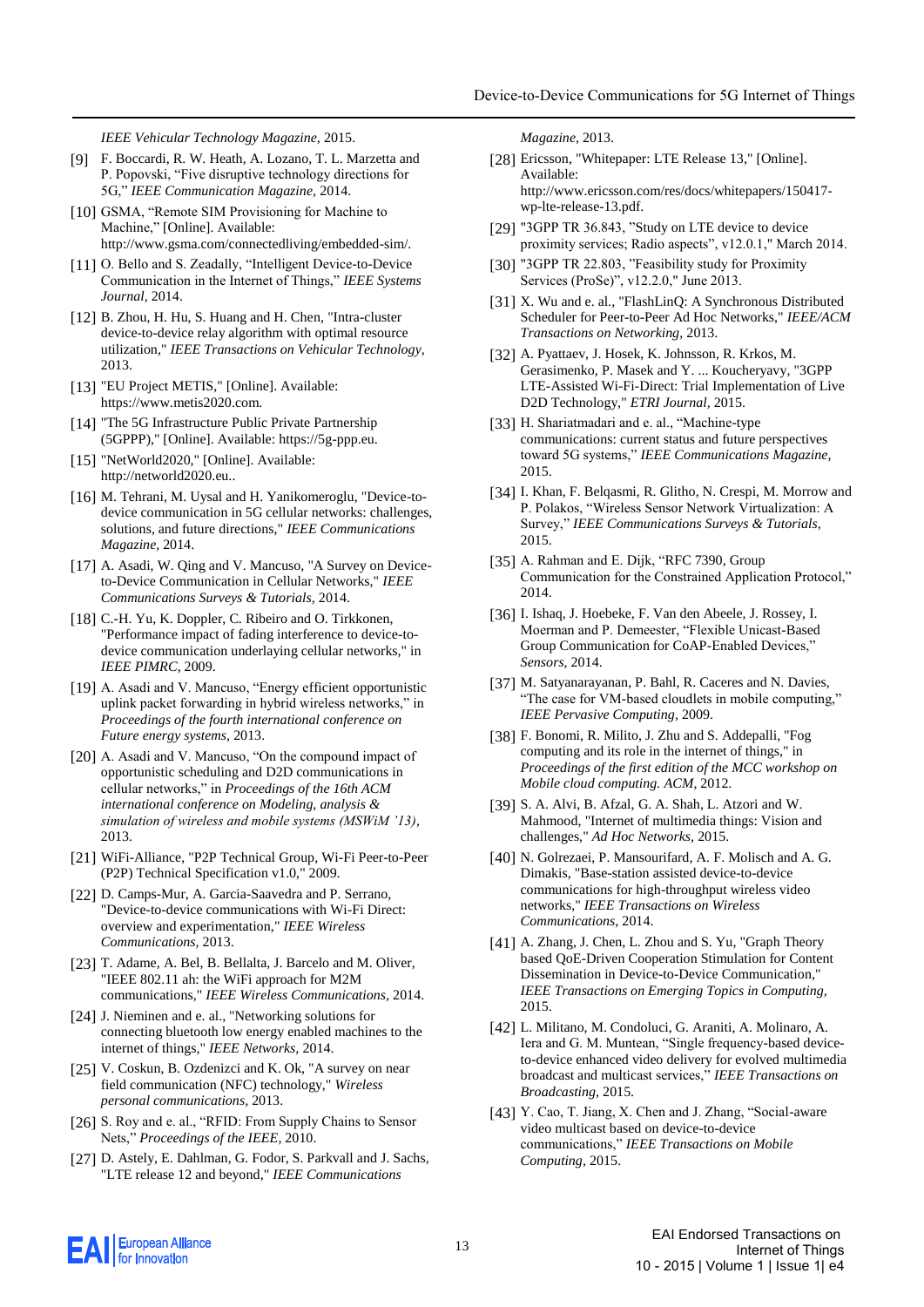- [44] S. Mumtaz, S. Huq, K. Mohammed and J. Rodriguez, "Direct mobile-to-mobile communication: Paradigm for 5G," *IEEE Wireless Communications,* 2014.
- [45] J.-B. Seo, T. Kwon and V. Leung, "Social groupcasting algorithm for wireless cellular multicast services," *IEEE Communications Letters,* 2013.
- [46] A. Antonopoulos, E. Kartsakli and C. Verikoukis, "Game theoretic D2D content dissemination in 4G cellular networks," *IEEE Communications Magazine,* 2014.
- [47] A. Pyattaev, O. Galinina, S. Andreev, M. Katz and Y. Koucheryavy, "Understanding practical limitations of network coding for assisted proximate communication," *IEEE Journal on Selected Areas in Communications,* 2015.
- [48] L. Lei, Z. Zhong, C. Lin and X. Shen, "Operator controlled device-to-device communications in LTE-advanced networks," *IEEE Wireless Communications,* 2012.
- [49] A. Laya, L. Alonso, J. Alonso-Zarate and M. Dohler, "Green MTC, M2M, Internet of Things," *Green Communications: Principles, Concepts and Practice,* 2015.
- [50] N. Reider and G. Fodor, "A distributed power control and mode selection algorithm for D2D communications," *EURASIP Journal on Wireless Communications and Networking,* 2012.
- [51] Z. Khan, A. V. Vasilakos, B. Barua, S. Shahabuddin and H. Ahmadi, "Cooperative content delivery exploiting multiple wireless interfaces: methods, new technological developments, open research issues and a case study," *Wireless Networks,* 2015.
- [52] R. Bhatia, L. E. Li, H. Luo and R. Ramjee, "ICAM: Integrated Cellular and Ad Hoc Multicast," *IEEE Transactions on Mobile Computing,* 2006.
- [53] D. Cavalcanti, D. Agrawal, C. Cordeiro, B. Xie and A. Kumar, "Issues in Integrating Cellular Networks, WLANs, and MANETs: A Futuristic Heterogeneous Wireless Network," *IEEE Wireless Communications Magazine,*  2005.
- [54] A. Iera, L. Militano, L. P. Romeo and F. Scarcello, "Fair cost allocation in cellular-bluetooth cooperation scenarios," *IEEE Transactions on Wireless Communications,* 2011.
- [55] G. Rigazzi, N. Pratas, P. Popovski and R. Fantacci, "Aggregation and trunking of M2M traffic via D2D connections," in *IEEE ICC*, 2015.
- [56] K. Wang, J. Alonso-Zarate and M. Dohler, "Energyefficiency of LTE for small data machine-to-machine communications," in *IEEE ICC*, 2013.
- [57] M. Condoluci, L. Militano, A. Orsino, J. Alonso-Zarate and G. Araniti, "LTE-Direct vs. WiFi-Direct for Machine-Type Communications over LTE-A Systems," in *Workshop on M2M Communications: Challenges, Solutions and Applications, IEEE PIMRC*, 2015.
- [58] G. Fodor, E. Dahlman, G. Mildh, S. Parkvall, N. Reider, G. Miklós and Z. Turányi, "Design aspects of network assisted device-to-device communications," *IEEE Communications Magazine,* 2012.
- [59] H. Wu, C. Qiao, S. De and O. Tonguz, "Integrated cellular and ad hoc relaying systems: iCAR," *IEEE Journal on Selected Areas in Communications,* 2001.
- [60] K. Doppler, M. Rinne, C. Wijting, C. B. Riberio and K. Hugl, "D2D communications underlaying an LTE cellular network," *IEEE Communications Magazine,* 2009.
- [61] B. Zafar, S. Gherekhloo and M. Haardt, "Zafar, B., Gherekhloo, S., & Haardt, M. (2012). Analysis of multihop relaying networks: Communication between range-limited and cooperative nodes," *IEEE Vehicular Technology Magazine,* 2012.
- [62] L. Chen and e. al., "Mobile relay in LTE-advanced systems," *IEEE Communications Magazine,* 2013.
- [63] J. M. B. da Silva, G. Fodor and T. F. Maciel, "Performance analysis of network-assisted two-hop D2D communications," in *IEEE Globecom Workshops*, 2014.
- [64] G. Fodor, S. Parkvall, S. Sorrentino, P. Wallentin, Q. Lu and N. Brahmi, "Device-to-Device Communications for National Security and Public Safety," *IEEE Access,* 2014.
- [65] K. Vanganuru, S. Ferrante and G. Sternberg, "System" capacity and coverage of a cellular network with D2D mobile relays," in *IEEE MILCOM*, 2012.
- [66] A. Abrardo, G. Fodor and B. Tola, "Network Coding Schemes for Device-to-Device Communications Based Relaying for Cellular Coverage Extension," *Transactions on Emerging Telecommunications Technlogies,* 2015.
- [67] H. Nishiyama, M. Ito and N. Kato, "Relay-by-smartphone: realizing multihop device-to-device communications," *IEEE Communications Magazine,* 2014.
- [68] A. Orsino, M. Gapeyenko, L. Militano, G. Araniti, D. Moltchanov, S. Andreev, Y. Koucheryavy and A. Iera, "Assisted Handover Based on Device-to-Device Communications in 3GPP LTE Systems," in *IEEE Globecom Workshop on Emerging Technologies for 5G Wireless Cellular Networks*, 2015.
- [69] L. Xingqin and e. al., "Modeling, Analysis, and Optimization of Multicast Device-to-Device Transmissions," *IEEE Transactions on Wireless Communications,* 2014.
- [70] W. Gong and X. Wang, "Particle Swarm Optimization Based Power Allocation Schemes of Device-to-Device Multicast Communication," *Wireless Personal Communications,* 2015.
- [71] Y. Chen, X. Xu and Q. Lei, "Joint subcarriers and power allocation with imperfect spectrum sensing for cognitive D2D wireless multicast," *KSII Transactions on Internet and Information Systems (TIIS),* 2013.
- [72] K. Etemad, "User equipment, evolved node b, and method for multicast device-to-device communications". Patent U.S. Patent Application 13/716,919, 2012.
- [73] S. Andreev, M. Gerasimenko, O. Galinina, Y. Koucheryavy, N. Himayat, S. P. Yeh and S. Talwar, "Intelligent access network selection in converged multiradio heterogeneous networks," *IEEE Wireless Communications,* 2014.
- [74] A. T. Gamage, H. Liang, R. Zhang and X. Shen, "Deviceto-device communication underlaying converged heterogeneous networks," *IEEE Wireless Communications,*  2014.
- [75] N. K. Pratas and P. Popovski, "Underlay of low-rate machine-type D2D links on downlink cellular links," in *IEEE ICC Workshops*, 2014.
- [76] S. Andreev, O. Galinina, A. Pyattaev, K. Johnsson and Y. Koucheryavy, "Analyzing assisted offloading of cellular user sessions onto D2D links in unlicensed bands," *IEEE Journal on Selected Areas in Communications,* 2015.